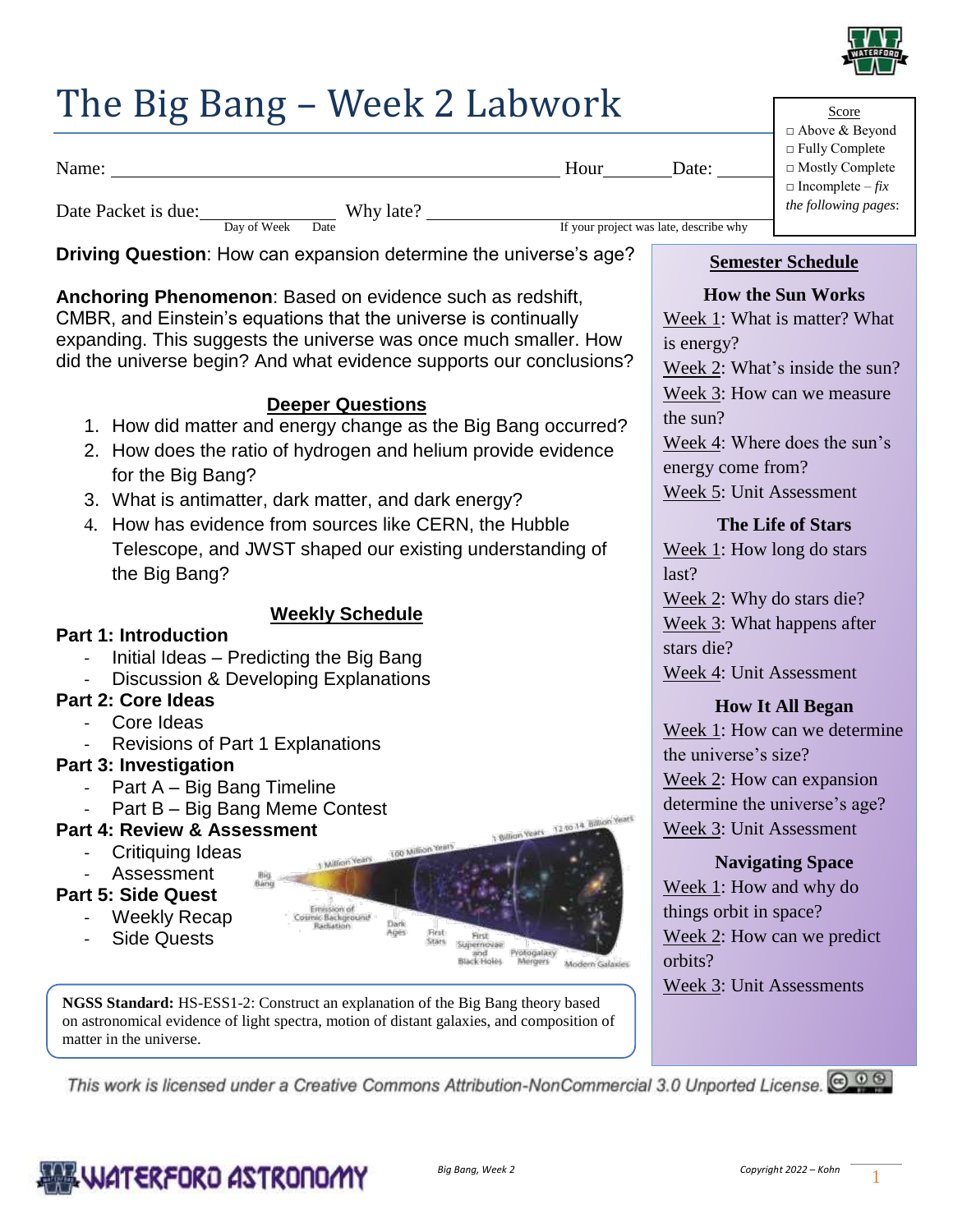

# Part 1: Big Bang Predictions

**Overview**: In this activity, you will predict how the universe has changed since the Big Bang began by compiling ideas, explanatory models, and evidence from the entire course.

**Directions**: Work in teams to address the questions below. Then use your responses as a guide to develop predictions about how the universe has changed since the Big Bang.

#### **Review Questions**

- 1. What are atoms made from?
- 2. Why are there different kinds of elements? What determines if an atom is one element or another?
- 3. What is the difference between matter and energy? What does the equation  $E = mc^2$  tell us about the relationships between matter and energy?
- 4. How are pressure, temperature, and volume related?
- 5. Why do some gas clouds form stars while others only form gas planets? What conditions are necessary for nuclear fusion to occur in stars? What happens when fusions slows/stops, and why does this occur?
- 6. Where do stars come from? How do stars change as they age, and what are the potential final outcomes for a star? How do these outcomes relate to the formation of new stars and new solar systems?
- 7. What is hydrostatic equilibrium and how does it affect the life stages and longevity of stars?
- 8. Where do new elements come from? What process creates most of the elements on the periodic table?
- 9. What do redshift, Hubble's Law and Hubble's Constant indicate about how the universe is changing?
- 10. What do Einstein's theories of relativity indicate about if/how the universe changes as time goes on?

**Big Bang Prediction Questions** – use your responses to the questions about to make the following predictions:

- 1. As we get closer and closer to the beginning of the universe, what assumptions can we make about a) the size, b) pressure, and c) temperature of the universe?
- 2. How might matter and energy have been different at the start of the universe compared to today?
- 3. What kinds of matter existed at the beginning of the universe? How might early conditions affect how matter formed and how matter changed?
- 4. If hydrogen fusion forms helium and eventually all other elements, where did hydrogen come from?
- 5. Predict which came first, nuclear fusion or the formation of stars. Explain your reasoning.
- 6. Why does matter exist? Why isn't everything just energy?
- 7. Is everything matter and energy, or could there be other substances?

#### As a class, discuss your ideas. **What are ideas that most agreed on? Where did your ideas differ?**

| 'ERFORO ASTRONOMY | Big Bang, Week 2 | Copyright 2022 - Kohn            |  |
|-------------------|------------------|----------------------------------|--|
|                   |                  |                                  |  |
|                   |                  |                                  |  |
|                   |                  |                                  |  |
|                   |                  |                                  |  |
| We all agree that |                  | We disagreed or are unsure about |  |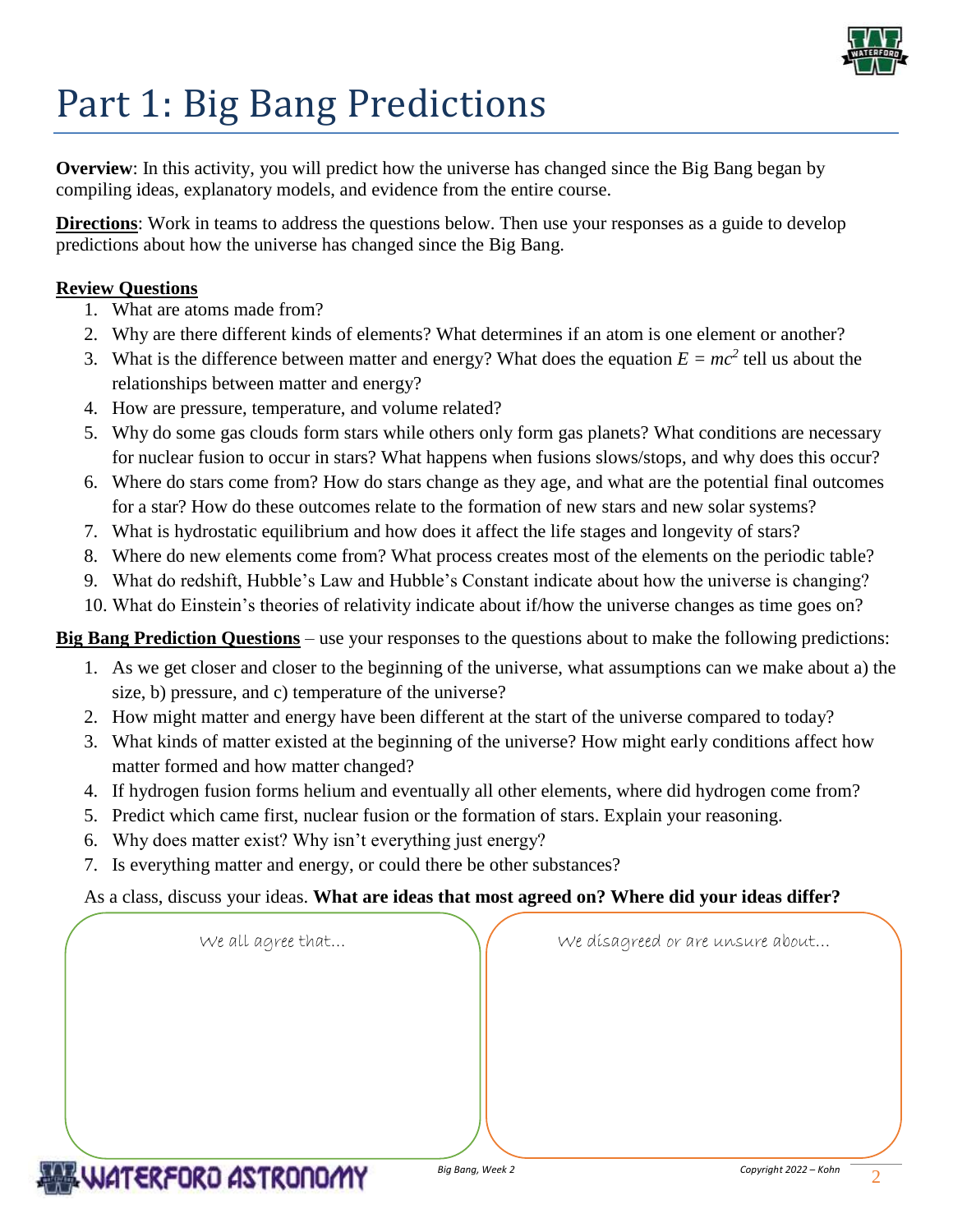

# Part 2: Core Ideas

**Overview**: In this activity, you will look at a short slideshow presentation to clarify your initial ideas. Your instructor will decide on how to implement this portion depending on your previous experience and capabilities. You will then work in small teams to answer the questions listed below. You should take notes in a notebook, dry erase board, or on scratch paper so that you are prepared for the class discussion that will follow. *Note: your instructor may assign specific questions to your group if time is limited.* 

#### **Intro Video**: [Click Here](https://www.youtube-nocookie.com/embed/xtrYF_hxxUM?playlist=xtrYF_hxxUM&autoplay=1&iv_load_policy=3&loop=1&modestbranding=1&start=)

**Core Ideas Presentation**: https://bit.ly/WUHS-Astro-BigBangW2

#### **Driving Questions**:

- 1. What is a singularity? How does this relate to the underlying premise of the Big Bang Theory?
- 2. How does a scientific theory differ from more common usage of the term "theory"? If something is a scientific theory, what does this imply?
- 3. Summarize the four main forces. How were these forces different at the start of the Big Bang during the Radiation Era? How does this relate to *The Theory of Everything*?
- 4. What are elementary particles? Briefly summarize how quarks, leptons, bosons, and photons affect matter and energy.
- 5. What is antimatter? How do matter and antimatter interact with each other?
- 6. How have CERN and the Large Hadron Collider enabled us to better understand the Big Bang?
- 7. How did conditions change roughly 100 seconds after the Big Bang? How did this change interactions between matter and antimatter?
- 8. How did conditions change roughly two minutes after the Big Bang? How did this affect matter?
- 9. How do the current ratios of hydrogen and helium in the universe provide evidence for the Big Bang?
- 10. What is primordial nucleosynthesis? How did this process affect the amount of helium and deuterium that exists in the universe today?
- 11. How can deuterium be used to determine the concentrations of matter throughout the universe?
- 12. What is dark matter? How do we know it exists?
- 13. How did interactions between neutrons, protons, and electrons change during the Matter Era? How did this affect the interactions between matter and energy? Why is this point known as the Dark Ages?
- 14. Why did stars start forming during this era? How did this affect the production of heavier elements on the periodic table?
- 15. How did data from the Hubble Telescope change our understanding of how the universe is changing?
- 16. What is dark energy and how does this relate to the findings from the Hubble Telescope?
- 17. What is the James Webb Space Telescope (JWST)? What kind of data will be collected by JWST?
- 18. Why does the JWST use infrared radiation? Wouldn't visible light be more useful?

**Revising Explanations**: What is the basic premise of the Big Bang Theory? What evidence supports this?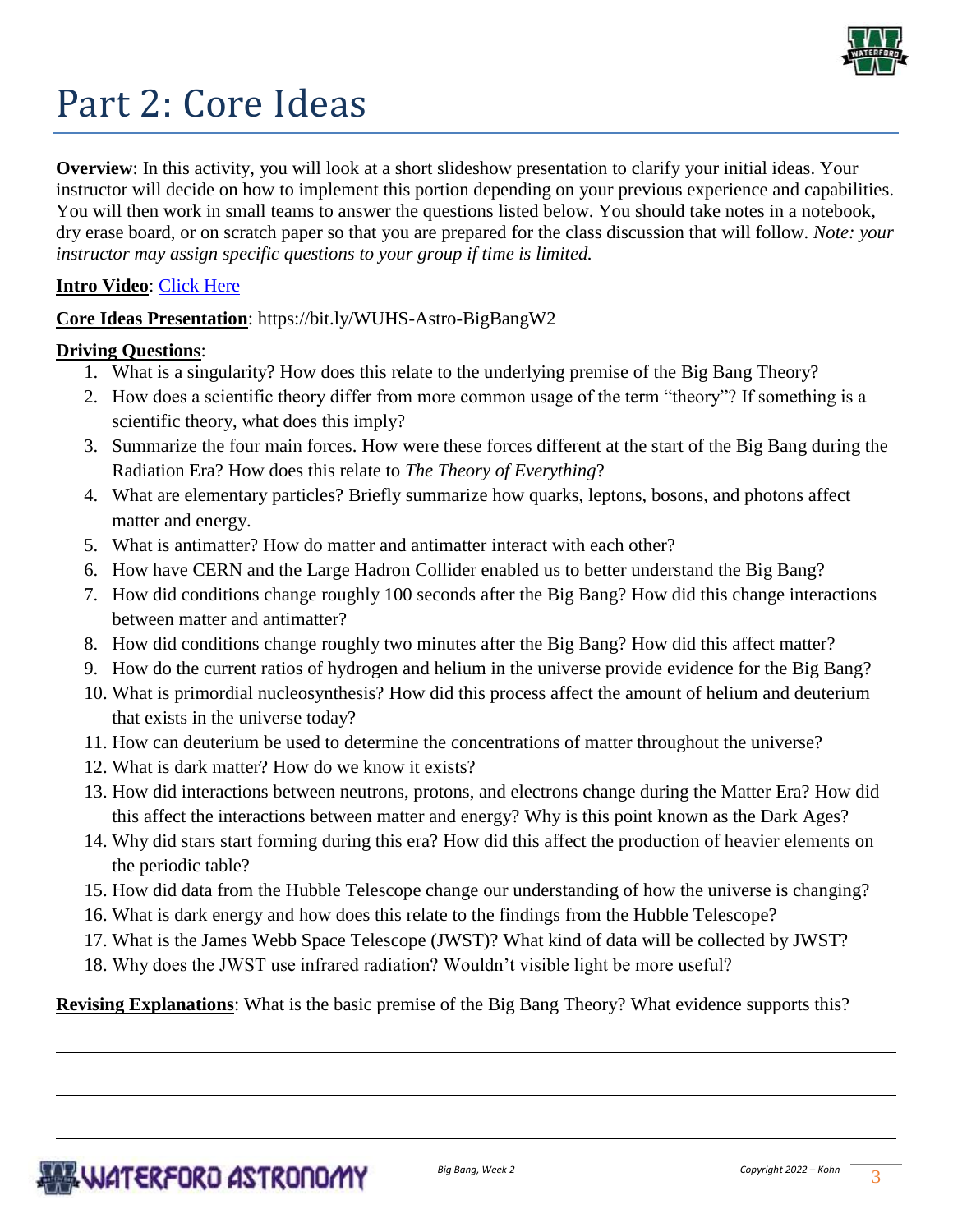

# Part 3A: Investigation – Big Bang Timeline

**Overview:** You will collaborate to track events as they occurred in chronological order during the Big Bang. Use the Core Ideas presentation for this week to summarize what occurred at each point.

| the four fundamental forces were                                                                  |  |
|---------------------------------------------------------------------------------------------------|--|
|                                                                                                   |  |
|                                                                                                   |  |
|                                                                                                   |  |
|                                                                                                   |  |
| ,我们也不会有什么。""我们的人,我们也不会有什么?""我们的人,我们也不会有什么?""我们的人,我们也不会有什么?""我们的人,我们也不会有什么?""我们的人                  |  |
|                                                                                                   |  |
| ,我们也不会有什么。""我们的人,我们也不会有什么?""我们的人,我们也不会有什么?""我们的人,我们也不会有什么?""我们的人,我们也不会有什么?""我们的人                  |  |
|                                                                                                   |  |
|                                                                                                   |  |
| 5. At roughly 2 minutes after the Big Bang, temperatures cooled to _____________. Deuterium could |  |
|                                                                                                   |  |
|                                                                                                   |  |
|                                                                                                   |  |
|                                                                                                   |  |
|                                                                                                   |  |
| the first atoms (w/ a proton, neutron, and electron) are often called the                         |  |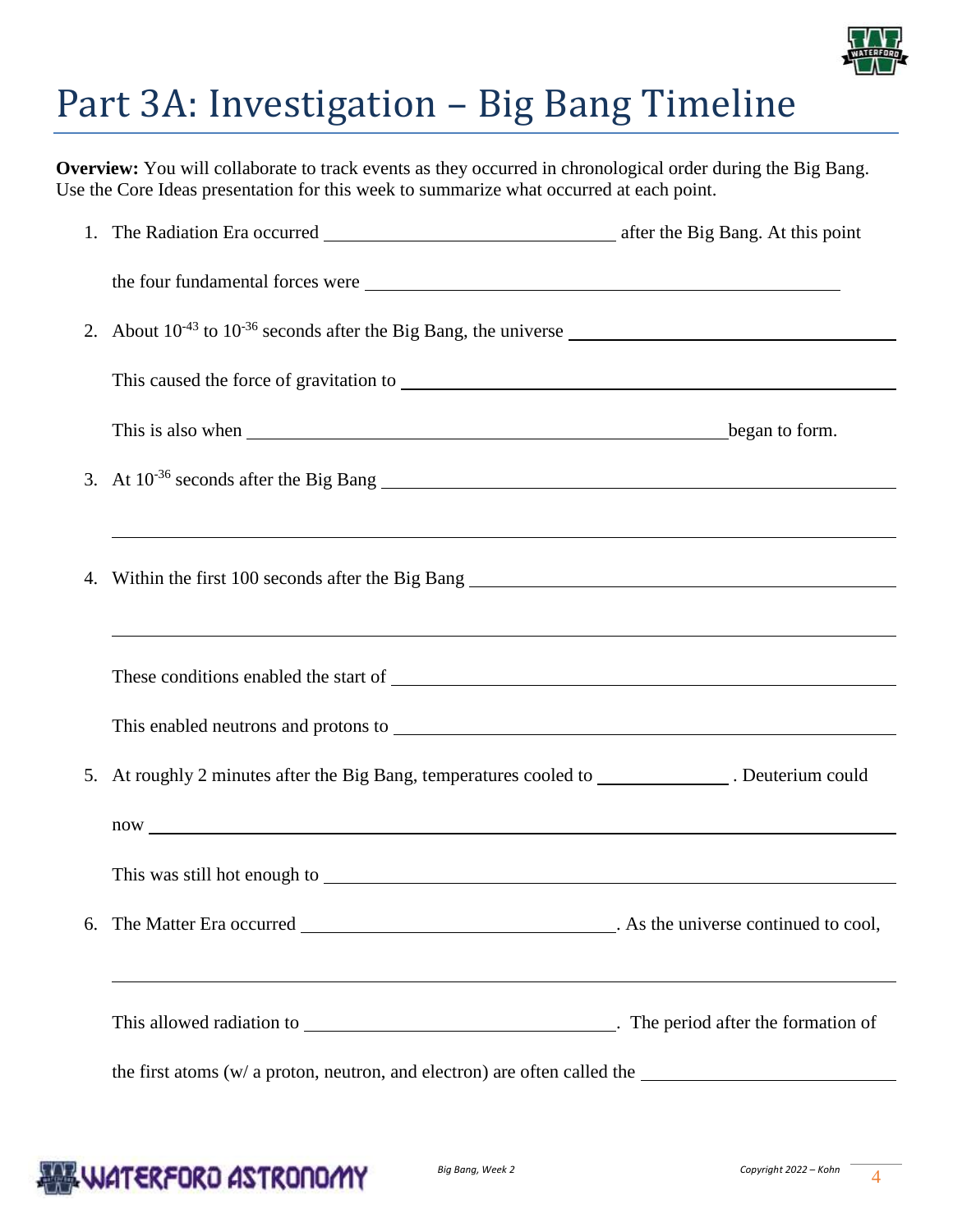

7. Between 200 million and 3 billion years after the Big Bang

**Directions:** When ready, **raise your hand**. Your instructor will determine if you are ready to move on.

*This activity was successfully completed* <u>(*instructor signature*)</u>

## Part 3B: Investigation – Big Bang Memes

**Overview:** For this activity, you will collaborate to create memes that demonstrate your understanding of events and processes that occurred during the Big Bang.

**Directions**: In your groups, make **four** internet memes related to this week's content. Click here to access a [meme generator that is school appropriate.](https://docs.google.com/drawings/d/1Jjbzb1wiIkUpU1gXxvzpLqut1UFi72_TzKaHZV8Bw0U/copy) Each meme should reflect your understanding of core ideas from this week. Your memes to not have to be funny *per se*, but they should make sense and accurately reflect the material. Make sure that your memes are appropriate for school.

When your group is ready to present your four memes, **raise your hand**. Your instructor will view your memes and listen to your explanations and then determine if you are ready to move on.

*This activity was successfully completed* (*instructor signature*)

### Part 4: Review & Assessment

**Overview:** Rank each Driving Question in Part 2 as a 1 (*completely unsure*), 2 (*somewhat unsure*), or 3 (*completely sure*) based on your comprehension. Then work in teams to review each item and prepare a response. Next, write a final explanation below. You will conclude by completing a formative assessment.

**Revising Explanations**: What is the basic premise of the Big Bang Theory? What evidence supports this?

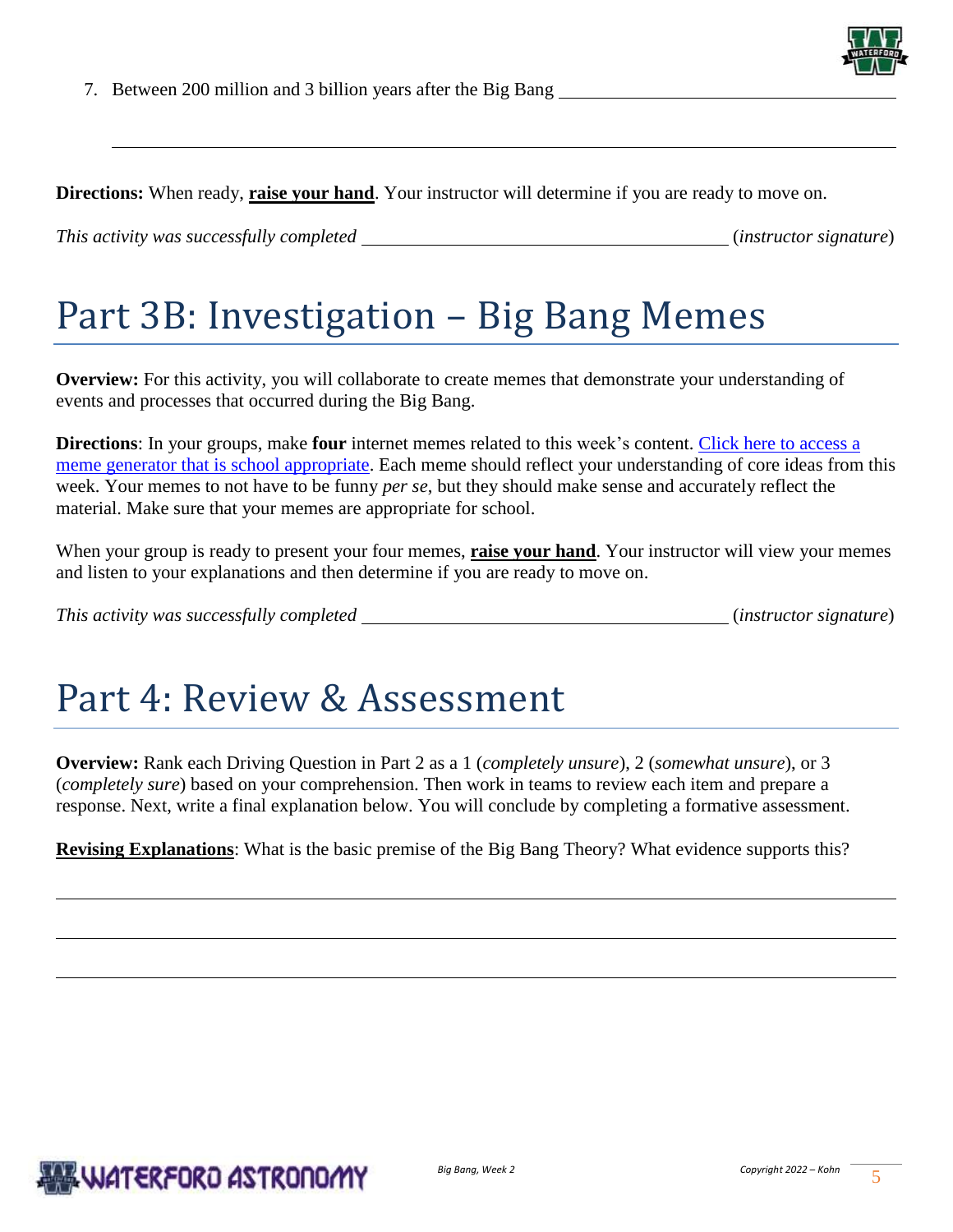

*This page is intentionally blank.* 

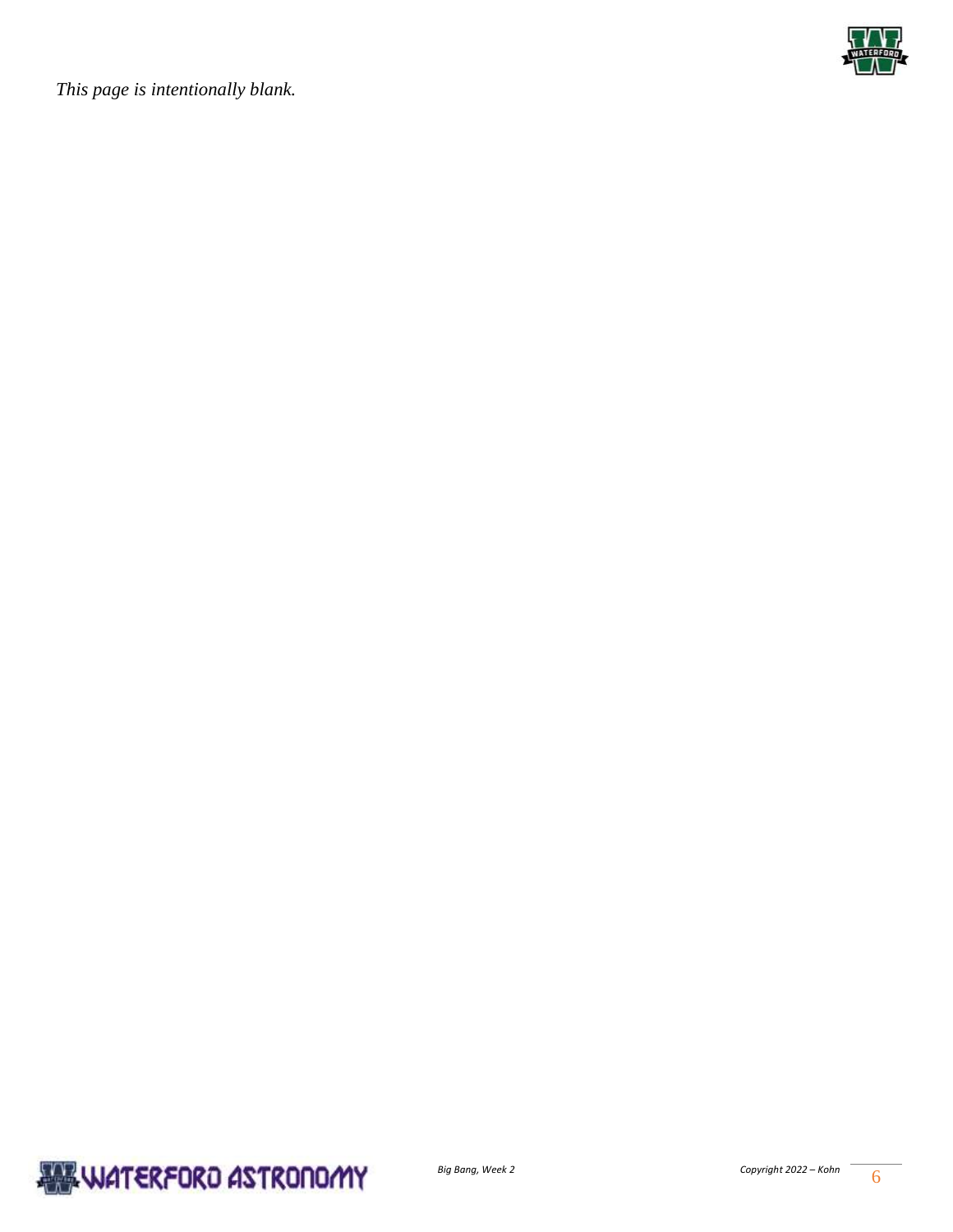

# Big Bang – Week 2 Assessment

| ำเ |       |      |      |                   |  |
|----|-------|------|------|-------------------|--|
|    | Name: | Hour | Jate | core <sup>.</sup> |  |

**Directions**: This is an open-notes quiz. You should work with your assigned team to complete responses to the questions below. Each person should write the response to at least one question. Write your initials next to the answer(s) you wrote. Those who are not writing should collaborate to create the response that will be written.

1. **First explain the basic premise of the Big Bang Theory. Then summarize how each of the following provide evidence for this idea**: *redshift & Hubble's Law; CMBR; hydrogen & helium ratios*

*Initials:* 

2. **What are elementary particles? Briefly summarize how quarks, leptons, bosons, and photons affect matter and energy**.

*Initials:* 

3. **Summarize how matter changed at 100 seconds, at 2 minutes, and at 1000 seconds after the Big Bang**. Address each of the following: *antimatter; deuterium; primordial nucleosynthesis*

*Initials:*